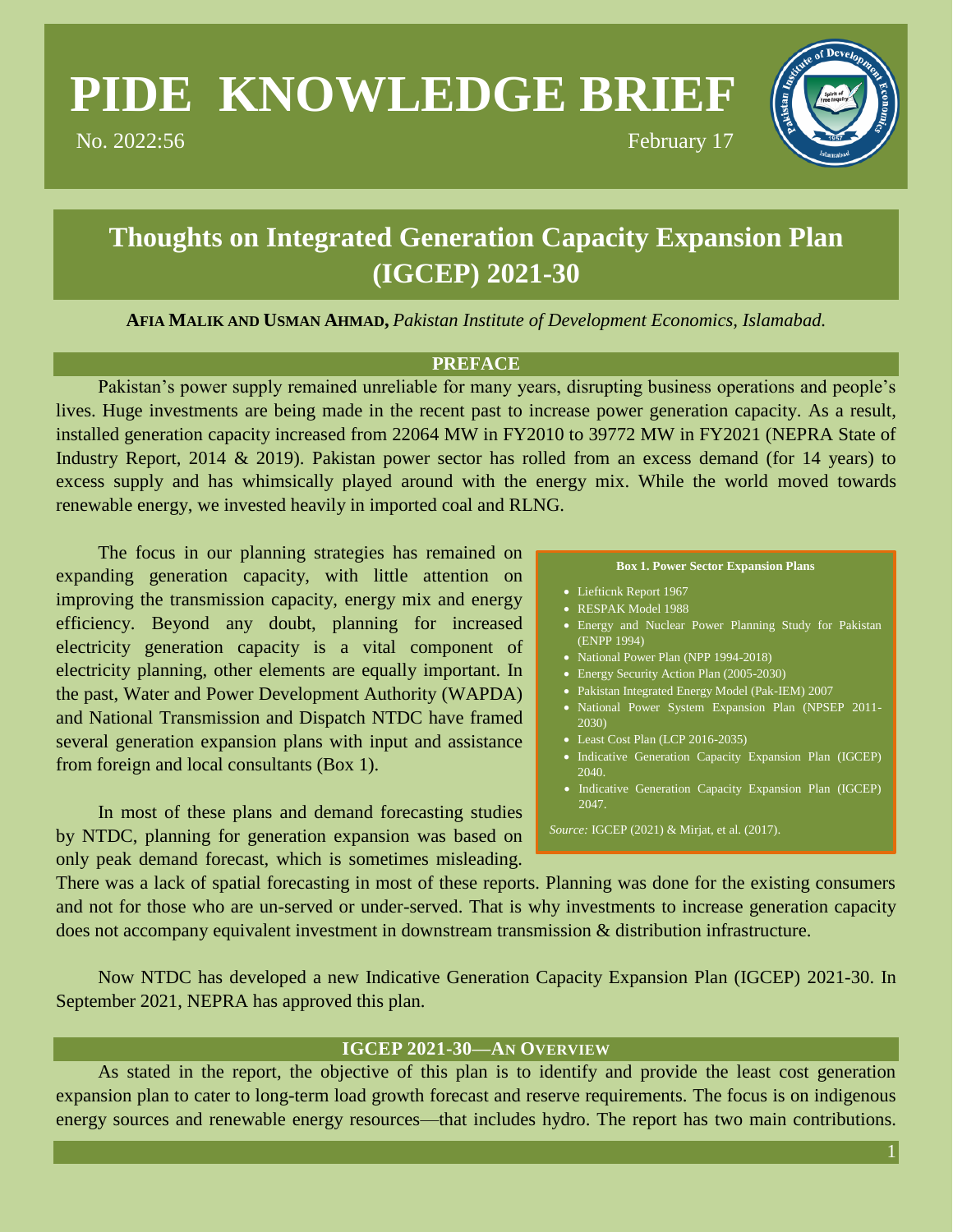First, it forecast long run electricity demand. Second, it provides generation capacity expansion and dispatch optimisation plans. It identifies generation additions by capacity and fuel type, along with commissioning dates, for ten years (2021 to 2030) using the planning software 'PLEXOS'.

The IGCEP (2021-30) is a revolving plan to be updated yearly to account for any change in generation technologies trends, governmental policies, progress/priorities of different projects etc. The data modelling and generation optimisation exercise is based on the existing and future generation power plants, existing policy framework, existing contractual obligations, natural resource allocations, latest-generation technologies, Grid Code provisions and the assumptions approved by the Cabinet Committee on Energy.

#### **DEMAND LOAD FORECAST**

The IGCEP (2021-30) forecast peak demand using the OLS regression technique and electricity prices, GDP growth, population, number of consumers, lagged variables, and dummies as demand indicators. Three GDP growth scenarios are selected to forecast peak demand. Low GDP growth scenario where GDP growth rate decreases slowly from 3.94 percent to 3.70 percent from 2021 to 2025 and constant till 2030; base (normal) GDP growth scenario where GDP grow from 3.94 percent to 5.00 percent from 2021 to 2025 and remains constant afterwards; and high growth scenario where GDP grows from 3.94 percent to 6.02 percent in the first five years and remains constant in the next five years.

Under a low growth scenario, peak demand is forecast to grow by 3.2 percent. Under normal and high GDP growth, peak demand is forecast to grow by 4.02 percent and 4.67 percent respectively (Chart 1).



**Chart 1. Peak Demand Forecast (MW)**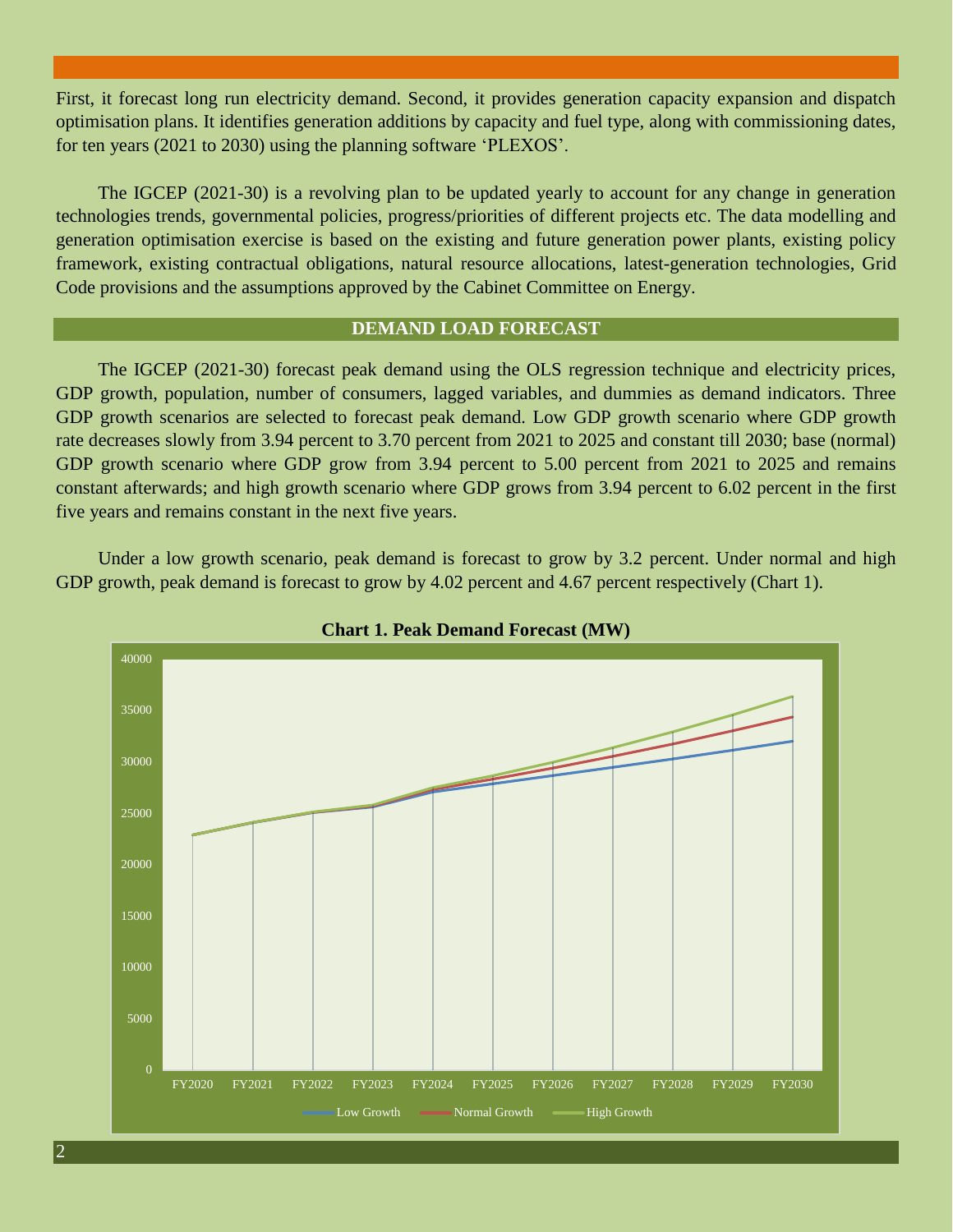However, while forecasting future demand the model does not deviate much from earlier generation expansion plans or other reports. For instance,

- The model ignores unmet or under-met demand in the country. The served demand is used to forecast and not the computed demand. It excludes load shedding and unmet demand for that 26 percent of the population who have no access to electricity.
- As in previous plans, it focuses on peak demand forecast only.
- To calculate the elasticities of commercial and industrial sectors, the impact of load shedding on their historical data has been considered presuming that load shedding does not hinder the activities in these sectors. That may be true for large scale industries or commercial setups, which have an alternate energy system in the form of captive power plants, small power plants or distributed generation, but may not be true for small and medium enterprises.
- It does consider, NEECA targets for energy efficiency, and a long-pending issue of power export to K-electric. Alternatively, there is no consideration of those who are moving away from the grid because of increasing power tariffs.

#### **INSTALLED CAPACITY EXPANSION PLAN**

The plan highlights generation additions by capacity and fuel type along with commissioning dates for ten years. The IGCEP presumes the retirement of 6,447 MW of existing thermal power plants, both from public sector generation companies (GENCOs) and Independent Power Plants (IPPs), during the planning horizon of the IGCEP, i.e., 2021 to 2030. However, this is an underestimated figure as it does not include some of the thermal power plants commissioned under 1994 policy, e.g., the license of Uch Power Plant (586.2 MW) and Rousch Power P (450 MW) will expire in this period.



*Source:* IGCEP 2021-30.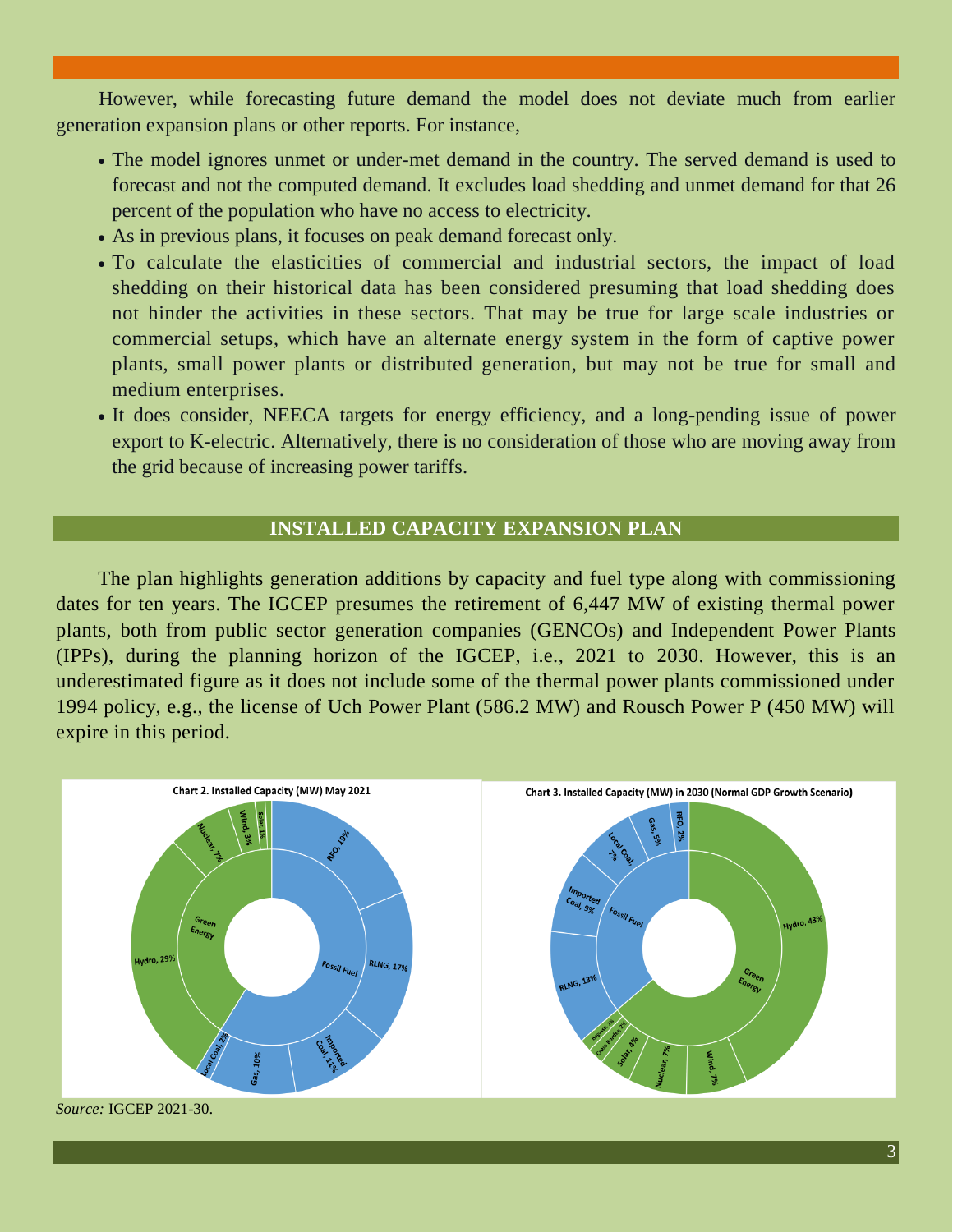Under the base case (normal GDP growth) scenario, to meet a peak demand of 34,377 MW by the year 2030, an installed capacity of 53,315 MW is proposed. It includes the utilisation of existing generation facilities (28053 MW), committed power plants (22182 MW), and candidate power plants (1000 MW). The committed seventy-one projects include hydro, local and imported coal, RLNG, wind, bagasse and solar. The candidate four projects are solar and wind.

The IGCEP optimises 3083 MW of solar and wind projects as candidate projects on the criteria of least-cost option in the base case scenario. In the low GDP growth case, it adds only 1000MW of candidate wind technology; and in the high growth case, 4,073 MW of solar and 2,899 MW of wind (candidate) projects are selected & optimised by the PLEXOS. The variation in wind and solar candidate projects is the only difference between the three GDP growth scenarios.

It is observed that

- The increased share of variable renewable energy, i.e., solar, wind and bagasse. These energy resources are optimised to be 1964 MW, 3795 MW and 749 MW in 2030, a percentage growth of 17 percent, 13 percent and 11 percent respectively in ten years.
- Hydropower is included in renewable energy sources for the first time. It is planned to increase from 9873MW in 2021 to 23035MW in 2030. Hydro is the top priority in IGCEP (2021-30).

Hydro is the cheapest source of energy in terms of the levelised cost of energy. It is encouraging to see several small hydro projects in the plan. However, in the committed hydropower projects, there are several big dam projects. Large hydro projects are not without risks. That makes the implementation of the proposed plan uncertain. For instance, about 8990 MW of hydro capacity is expected from four main projects under WAPDA, i.e., Dasu, Diamer Bhasha, Mohmand, and Tarbela extension. The construction work on all these projects started several years ago. But due to financial and political constraints, all these plants are facing delays. Consequently, their costs have gone up substantially.

The cost of Diamer Bhasha Dam was US\$ 12.6 billion in 2008. It has now increased to US14 billion. Experts fear that this is only a conservative figure. The study of 245 dams built in the past century revealed that most budgets underestimated total expenditure by around 99 percent. With inflation, debt servicing, depreciation of the local currency, environmental externalities costs, a dam could end up requiring twice its initial financial estimates (Ansar, et al. 2014). Even if Diamer Bhasha Dam is completed within time, i.e., by 2029, it will likely cost around 10 percent of Pakistan's current GDP.<sup>1</sup>

In energy planning strategies, the focus on indigenous resources has always been at the forefront, but unfortunately, not timely implementation. Diamer Bhasha dam in northern Pakistan, construction of which was expected to take eight years, has already been delayed due to lack of finances. No doubt, Diamer Bhasha is vital for flood control, water storage and cheap power generation. Accelerating the

<sup>1</sup> https://thediplomat.com/2021/03/the-cost-of-pakistans-dam-obsession/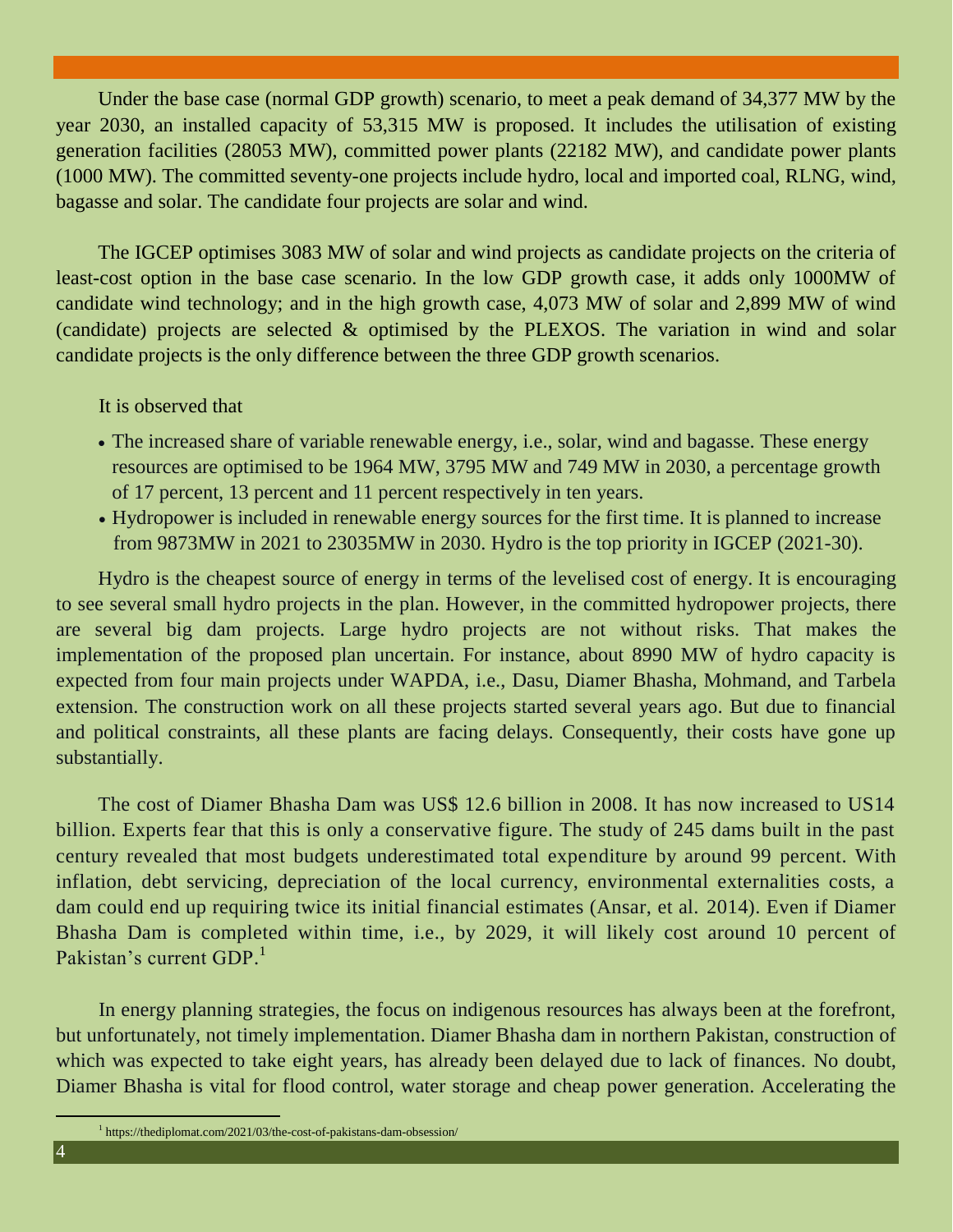construction of the Diamer Bhasha dam is significant not only in its own right but also critical for Tarbela, by extending Tarbela's life by 35 years, leading to economic gain in the billions of US\$ as well as power, water storage and irrigation benefits. However, apart from managing its financial requirements, there is need to avoid water conflicts. Therefore, the government policy for *Indus Waters* must incorporate energy policy with agricultural policy, trade policy, livelihood stabilisation, environment conservation etc. (Jamal, 2021).

 IGCEP (2021-30) set the target for the variable renewable energy sources at 12 percent by 2030. It is below the target of 30 percent set in Pakistan's Renewable Energy Policy 2019. But interestingly, to meet this target, IGCEP has included hydro among renewable sources.

Although the plan states that wind and solar are quickly becoming the cheapest sources of generation technologies, the share of wind and solar energy projects is relatively small. In this manner, the plan is not a 'least-cost plan'. On the contrary, if hydro is in the renewable category, the 30 percent target set for 2030 has already been met. As the combined contribution of hydro, wind, solar and bagasse is 34 percent in the total installed capacity in 2021 (Chart 2), making the policy redundant (Nicholas, 2021).

In the previous IGCEP (2018-2047), there was focus on variable renewable energy. That plan targets 30 percent variable renewable energy generation by 2030. In this new IGCEP, the share is 12 percent. The inclusion of solar and wind under the proposed IGCEP is below the available potential capacity. A few wind and solar projects in Sindh and Balochistan are not enlisted, as candidate projects in the IGCEP. Thus, creating political tensions. Additionally, generation plants must be selected from across the country to minimise transmission costs and losses (Ali, 2021).

As mentioned above, given Pakistan's record of hydro project delays, the outlook of this plan is highly doubtful. There is a significant likelihood that proposed hydro projects will not be finished in the prescribed time. In other words, the 55 percent target of renewable energy (including hydro) will not be achieved by 2030. Too much reliance on hydro (in particular, large hydro projects) may cause disruptions in the energy supply chain.

One can only hope that the committed hydro projects are complete in time, unlike Neelum-Jhelum. Only timely completion of these hydropower projects can avoid cost escalation to some extent, enhance cheap electricity generation capacity,<sup>2</sup> and help meet 55 percent renewable energy target by 2030.

• Another significant feature in the IGCEP 2021-30 is the coal projects, among the thermal energy sources. The share of local coal projects in installed capacity will increase from 660MW to 3630MW from 2021 to 2030. And the contribution of imported coal will increase from 3960MW in 2021 to 4920MW in 2030.

<sup>&</sup>lt;sup>2</sup> We started Neelum-Jhelum from Rs 18 billion and around Rs 500 billion. The escalated cost was paid by consumers in the form of 'Neelum-Jhehlum Surcharge' in their electricity bills for more than a decade.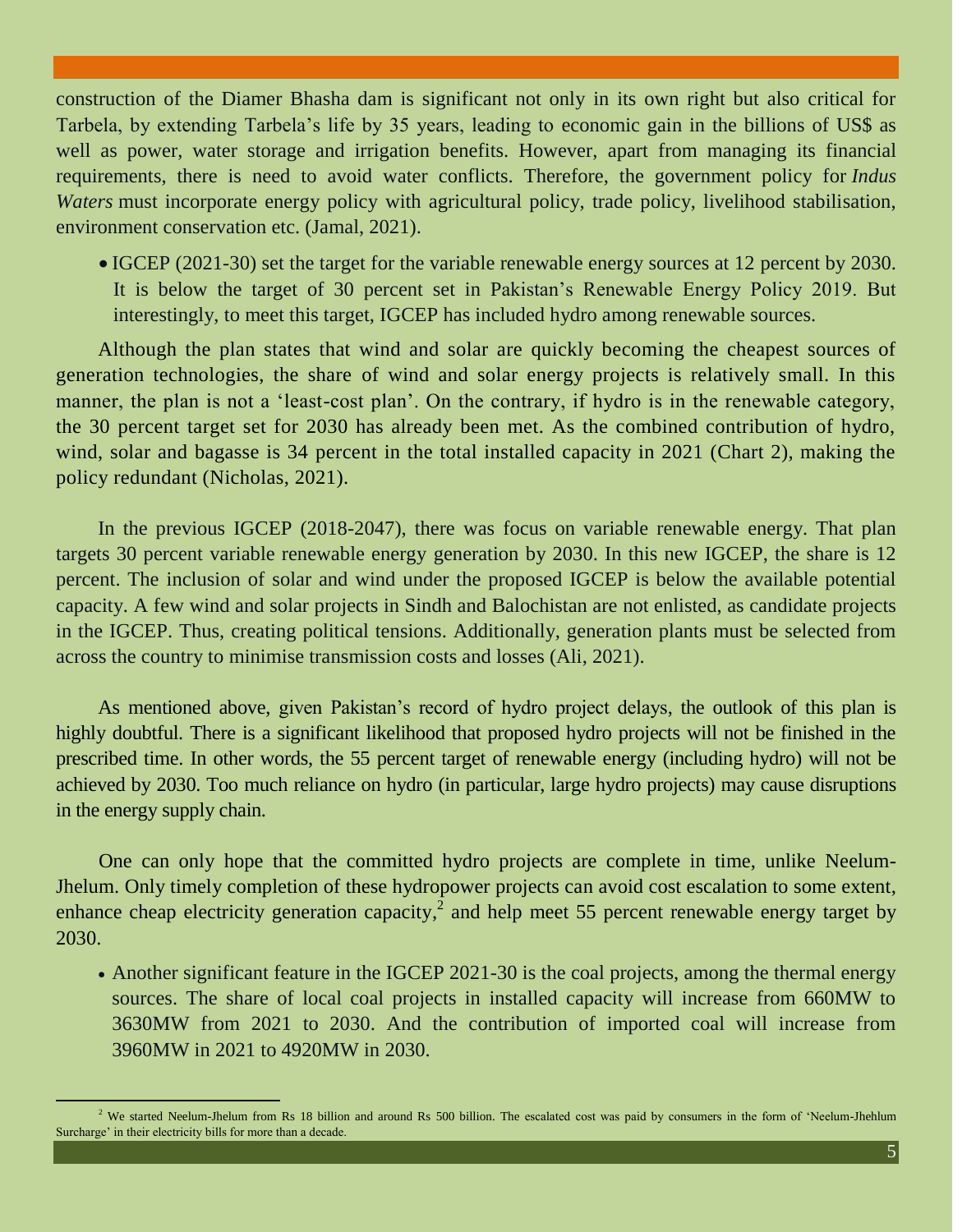No doubt Thar coal projects have the lowest construction cost followed by hydro and nuclear. But the generation cost is lowest from hydropower followed by nuclear and then coal. It indicates the levelised-cost in coal projects is more than the hydro and nuclear plants. Thar coal is expensive from a generation cost perspective and has an impact on the environment, enormous water resources required in cooling, and its health impact on the local population. IGCEP (2021-30) missed these points.

- Nuclear energy is another source of clean energy. However, as per the generation plan optimisation in IGCEP (2021-30), the share of nuclear energy will remain unchanged at 7 percent (Chart 2 and Chart 3).
- There is less focus on imported thermal energy among the committed projects: a single RLNG project (1263MW) and two imported coal projects (660MW and 300MW). It is a positive step from an overall economic perspective.

#### **GENERATION MIX VARIATIONS**

In the IGCEP (2021-30), in terms of installed capacity, the share of fossil fuels will decrease from 59 percent in 2021 to 36 percent in 2030. In terms of the generation mix, the plan projects this decrease from 58 percent in 2021 to 23 percent in 2030. The domination of fossil fuels and imported fuels in 2020 is planned to shift to clean and indigenous energy (hydro, solar, wind, nuclear, bagasse, local coal, and gas) from 58 percent to 89 percent by 2030 (Chart 4 & 5). It seems unrealistic.

- The installed capacity of RLNG will be 6786MW in 2030, with the addition of one new RLNG plant of 1263MW (in the plan period). However, its share in the generation mix is predicted to decrease, from 21 percent in 2021 to zero in 2030. It means that 6786MW of RLNG will remain idle in 2030. Likewise, as per plan, 1220MW of RFO will remain unused in 2030.
- 2582 MW of indigenous gas plants will contribute 3 percent in the generation mix of 2030 in the IGCEP (2021-30). The indigenous resources of natural gas are rapidly depleting, may not be available for power generation by 2030.

The data in Chart 4 is the projected data in IGCEP. The actual data for FY2021, as reported in NEPRA State of Industry Report 2021, portrays a different picture. The share of RLNG in the generation mix increased from 26625.59 GWh in FY2020 to 31761.81 GWh in FY2021. In other words, an increase of 5136.22 GWh. Likewise, during FY 2021, 10596.06 GWh electricity was generated using RFO, showing an increase of 2,686.9 GWh from FY2020. Whereas, during FY 2021, 17,917.02 GWh of electricity was generated using indigenous gas, showing a decrease of 2406.84 GWh from FY2020.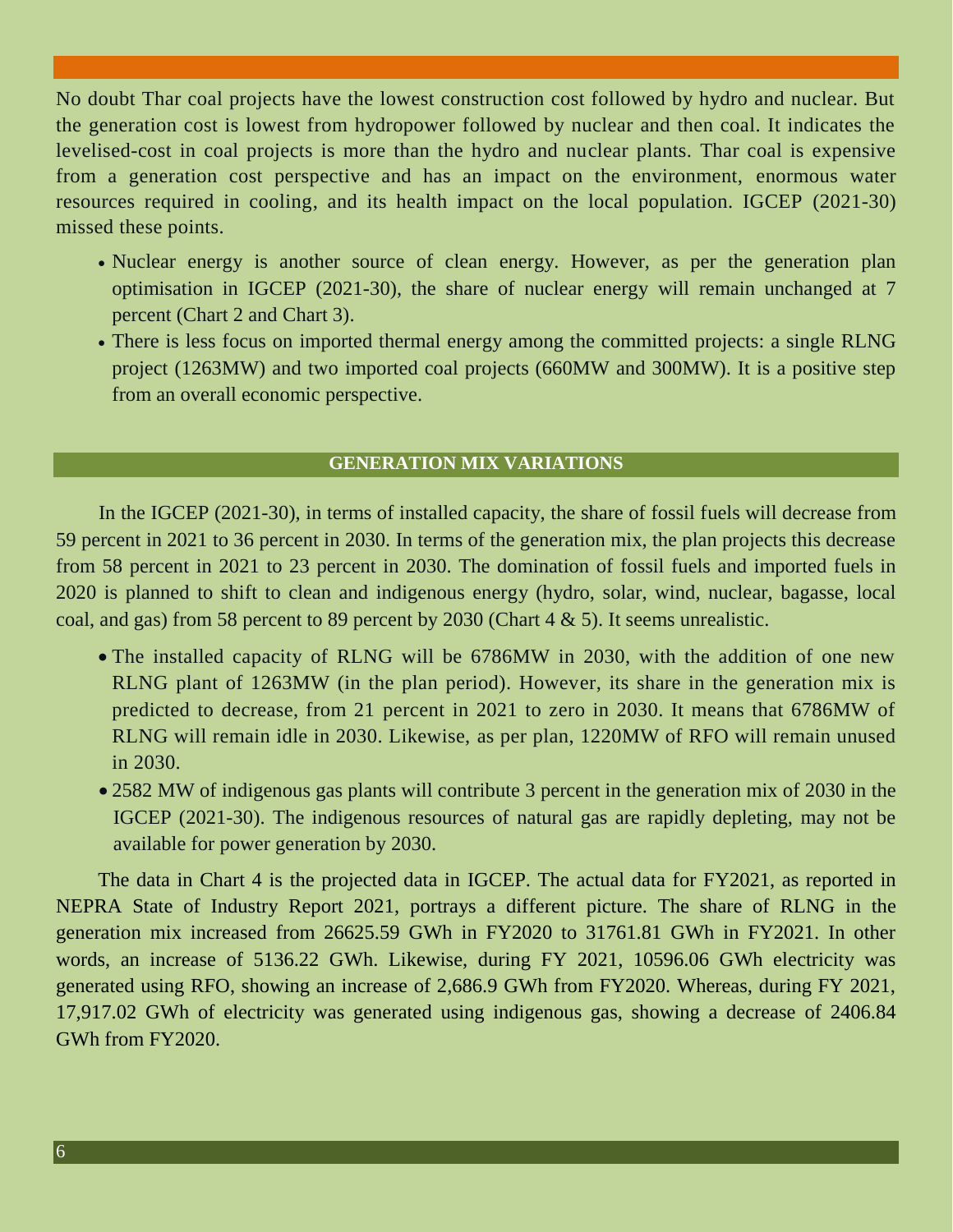

*Source:* IGCEP 2021-30.

The planning tool 'PLEXOS' ensures that the demand in the system is adequately met by adding generation capacity on a least-cost basis and decreasing reliance on imported fuels. But without sense. The logic, as explained in the IGCEP (2021-30) Report is "up to January 2022, the power purchaser is obligated to utilise 66 percent of the three (03) RLNG based power plants i.e., Haveli Bahadur Shah, Balloki and Bhikki, under the contractual binding. Beyond January 2022, these RLNG based plants will be dispatched as per merit order. Similarly, for the existing imported coal-based power plants (Sahiwal CFPP, China HUBCO CFPP and Port Qasim CFPP) as well as three existing local gas-based power plants (Engro, Foundation & Uch-II), a minimum annual dispatch of 50 percent is modelled as per contractual obligation, from the date of their respective CODs till the expiry of their PPAs."

The NEPRA State of Industry Report 2021 states that the induction of baseload thermal power plants in the power system of the country is mostly on a 'Take or Pay' basis for about 30 years. In the tariff design, these projects are allowed to pay their loan during the first 10-12 years. With this background, this new projected generation mix does not make any sense; the sector/consumers will continue to bear the burden of capacity payments. The NEPRA Report also highlights deviation from 'Economic Merit Order' in FY2021.

#### **CONCLUSION**

The IGCEP (2021-30) is not without loopholes. Yet, the best part is, the plan will revise next year. Hopefully, in the revised plan, emphasis will be on cheap energy technologies like wind and solar. Likewise, in the revised plan, the negative externalities of low-quality local coal will not be ignored.

Nuclear energy is gaining traction globally. It is critical from an energy security, sustainability, and environmental perspective. Thus, must be given more importance in our planning strategies.